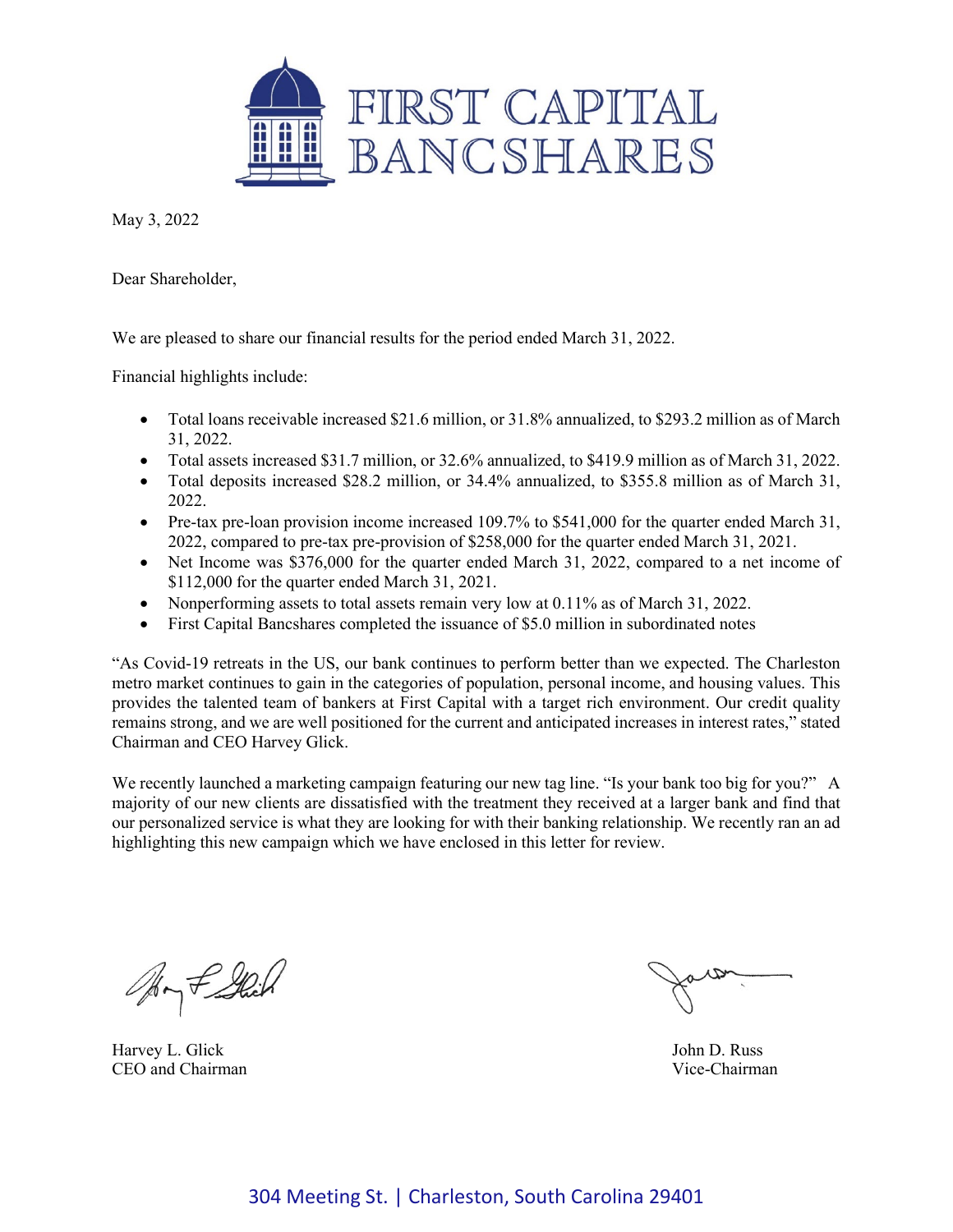## **About First Capital Bancshares, Inc:**

First Capital Bancshares, Inc. is a bank holding company headquartered in Charleston, South Carolina with assets of approximately \$420 million as of March 31, 2022. Its principal activity is the ownership and operation of First Capital bank, a state-chartered community bank that operates five branches and one loan production office in the South Carolina and North Carolina. For more information, please visit www.bankwithfirstcapital.com.

## **Forward Looking Statements:**

Certain statements in this news release contain "forward-looking statements" within the meaning of the Private Securities Litigation Reform Act of 1995, such as statements relating to future plans and expectations, and are thus prospective. Such forward-looking statements are identified by words such as "believe," "expect," "anticipate," "estimate," "intend," "plan," "target," and "project," as well as similar expressions. Such statements are subject to risks, uncertainties, and other factors which could cause actual results to differ materially from future results expressed or implied by such forward-looking statements. Although we believe that the assumptions underlying the forward-looking statements are reasonable, any of the assumptions could prove to be inaccurate. Therefore, we can give no assurance that the results contemplated in the forward-looking statements will be realized. The inclusion of this forward-looking information should not be construed as a representation by our company or any person that the future events, plans, or expectations contemplated by our company will be achieved.

The following factors, among others, could cause actual results to differ materially from the anticipated results or other expectations expressed in the forward-looking statements: (1) competitive pressures among depository and other financial institutions may increase significantly and have an effect on pricing, spending, third-party relationships and revenues; (2) the strength of the United States economy in general and the strength of the local economies in which the company conducts operations may be different than expected, including, but not limited to, due to the negative impacts and disruptions resulting from the national political turmoil as well as continuing impact of the novel coronavirus, or COVID-19, on the economies and communities the company serves, which may have an adverse impact on the company's business, operations and performance, and could have a negative impact on the company's credit portfolio, share price, borrowers, and on the economy as a whole, both domestically and globally; (3) the rate of delinquencies and amounts of charge-offs, the level of allowance for loan loss, the rates of loan growth, or adverse changes in asset quality in our loan portfolio, which may result in increased credit risk related losses and expenses; (4) changes in legislation, regulation, policies, or administrative practices, whether by judicial, governmental, or legislative action, including, but not limited to, changes affecting oversight of the financial services industry or consumer protection; (5) the impact of the results of the recent U.S. elections on the regulatory landscape, capital markets, and the response to and management of the COVID-19 pandemic; (6) adverse conditions in the stock market, the public debt market and other capital markets (including changes in interest rate conditions) could have a negative impact on the company; (7) changes in interest rates, which may affect the company's net income, prepayment penalty income, mortgage banking income, and other future cash flows, or the market value of the company's assets, including its investment securities; and (8) changes in accounting principles, policies, practices, or guidelines. All subsequent written and oral forward-looking statements concerning the company or any person acting on its behalf is expressly qualified in its entirety by the cautionary statements above. We do not undertake any obligation to update any forward-looking statement to reflect circumstances or events that occur after the date the forward-looking statements are made, except as required by law.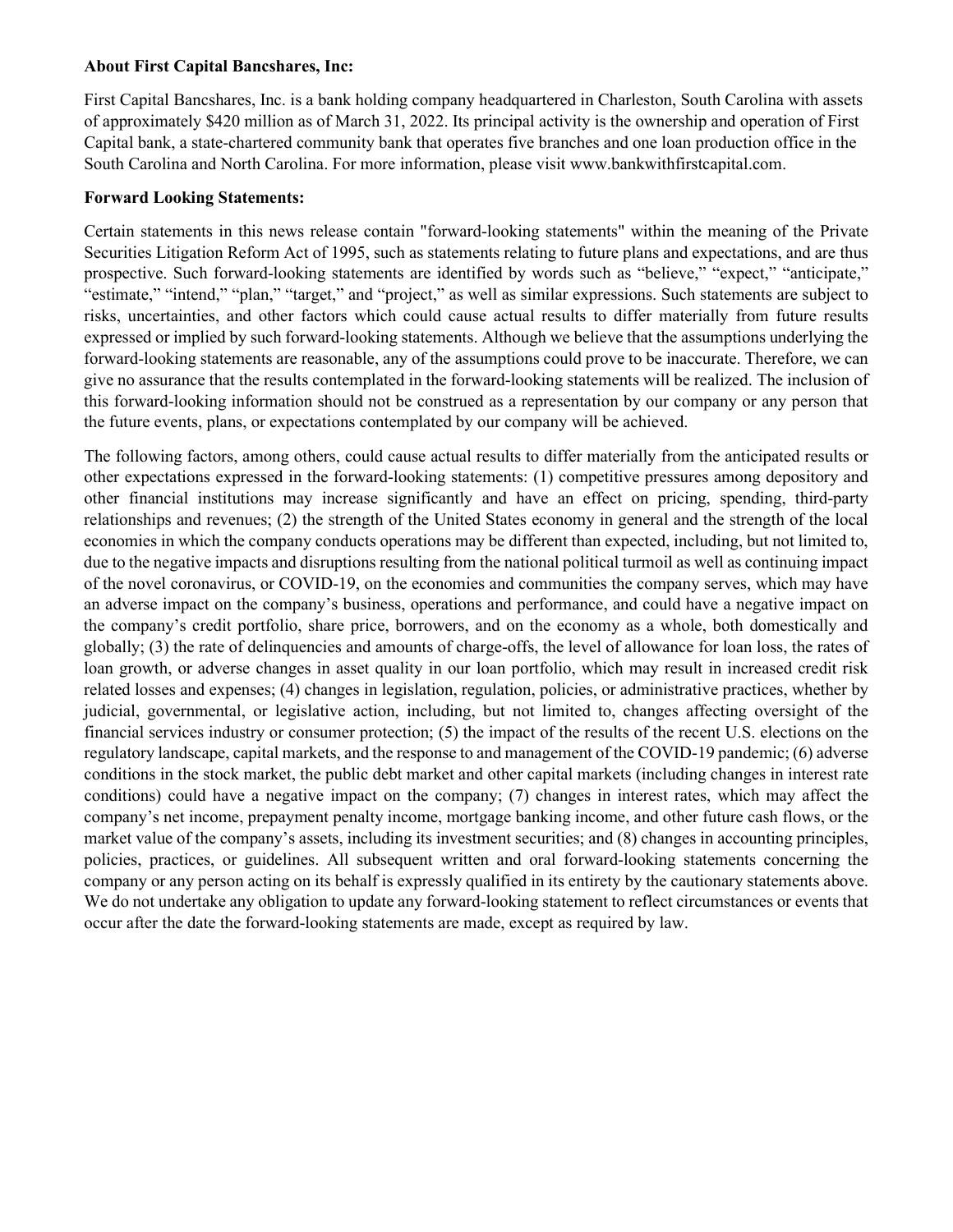# **First Capital Bancshares, Inc.**

### **(unaudited) Selected Financial Highlights**

|                                            | March 31, |          |                                               | December 31, | September 30,<br>2021 |          | <b>June 30,</b> |         | March 31, |         |
|--------------------------------------------|-----------|----------|-----------------------------------------------|--------------|-----------------------|----------|-----------------|---------|-----------|---------|
|                                            |           | 2022     |                                               | 2021         |                       |          |                 | 2021    |           | 2021    |
| <b>Condensed Balance Sheet</b>             |           |          | (Dollars In Thousands, except per share data) |              |                       |          |                 |         |           |         |
| <b>Assets</b>                              |           |          |                                               |              |                       |          |                 |         |           |         |
| Cash and cash equivalents                  |           | 63,831   |                                               | 63,424       |                       | 62,316   |                 | 62,120  |           | 59,819  |
| Securities available-for-sale              |           | 50,172   |                                               | 40,810       |                       | 38,719   |                 | 36,030  |           | 28,264  |
| Gross Loans                                |           | 293,203  |                                               | 271,636      |                       | 245,853  |                 | 223,697 |           | 194,716 |
| Allowance for loan losses                  |           | (3, 494) |                                               | (3,408)      |                       | (3, 141) |                 | (3,041) |           | (2,681) |
| Total Loans, net                           |           | 289,709  |                                               | 268,228      |                       | 242,712  |                 | 220,656 |           | 192,035 |
| Other assets                               |           | 16,160   |                                               | 15,727       |                       | 15,030   |                 | 14,059  |           | 13,567  |
| Total assets                               |           | 419,872  |                                               | 388,189      |                       | 358,777  |                 | 332,865 |           | 293,685 |
| <b>Liabilities</b>                         |           |          |                                               |              |                       |          |                 |         |           |         |
| Deposits                                   |           | 355,789  |                                               | 327,584      |                       | 299,184  |                 | 280,683 |           | 241,975 |
| <b>Borrowings</b>                          |           | 27,840   |                                               | 22,840       |                       | 22,840   |                 | 16,050  |           | 16,050  |
| Other liabilities                          |           | 2,477    |                                               | 3,830        |                       | 2,683    |                 | 2,342   |           | 2,172   |
| <b>Total liabilities</b>                   |           | 386,106  |                                               | 354,254      |                       | 324,707  |                 | 299,075 |           | 260,197 |
| Total shareholders' equity                 |           | 33,766   |                                               | 33,935       |                       | 34,070   |                 | 33,790  |           | 33,488  |
| Total liabilities and shareholders' equity |           | 419,872  |                                               | 388,189      | \$                    | 358,777  | Ś               | 332,865 | Ś         | 293,685 |

|                                       | For the Three Months Ended |           |      |              |      |                                               |      |           |      |           |  |
|---------------------------------------|----------------------------|-----------|------|--------------|------|-----------------------------------------------|------|-----------|------|-----------|--|
|                                       | March 31,<br>2022          |           |      | December 31. |      | September 30,                                 |      | June 30,  |      | March 31, |  |
|                                       |                            |           | 2021 |              | 2021 |                                               | 2021 |           | 2021 |           |  |
| <b>Condensed Income Statement</b>     |                            |           |      |              |      | (Dollars In Thousands, except per share data) |      |           |      |           |  |
| Interest income                       | S                          | 3,357     | s    | 3,021        | S    | 2,860                                         | Ś    | 2,993     | \$   | 2,313     |  |
| Interest expense                      |                            | 647       |      | 606          |      | 568                                           |      | 500       |      | 441       |  |
| Net interest income                   |                            | 2,710     |      | 2,415        |      | 2,292                                         |      | 2,493     |      | 1,872     |  |
| Provision for loan losses             |                            | 40        |      | 300          |      | 30                                            |      | 360       |      | 90        |  |
| Noninterest income                    |                            | 94        |      | 344          |      | 91                                            |      | 92        |      | 69        |  |
| Noninterest expense                   |                            | 2,263     |      | 2,198        |      | 2,028                                         |      | 1,984     |      | 1,683     |  |
| Income (loss) before for income taxes |                            | 501       |      | 261          |      | 325                                           |      | 241       |      | 168       |  |
| Income tax expense (benefit)          |                            | 125       |      | 63           |      | 77                                            |      | 47        |      | 56        |  |
| Net income (loss)                     |                            | 376       |      | 198          |      | 248                                           |      | 194       |      | 112       |  |
| Earnings (loss) per share             | Ś                          | 0.07      | \$   | 0.04         | \$   | 0.05                                          | Ś    | 0.04      | \$   | 0.02      |  |
| Weighted average shares outstanding   |                            | 5,085,936 |      | 5,085,936    |      | 5,083,936                                     |      | 5,083,936 |      | 5,083,936 |  |

|                                          | At or for the Three Months Ended |        |              |        |               |        |                 |        |           |        |
|------------------------------------------|----------------------------------|--------|--------------|--------|---------------|--------|-----------------|--------|-----------|--------|
|                                          | March 31.                        |        | December 31. |        | September 30, |        | <b>June 30,</b> |        | March 31. |        |
|                                          |                                  | 2022   |              | 2021   |               | 2021   |                 | 2021   |           | 2021   |
| Performance Ratios (annualized):         |                                  |        |              |        |               |        |                 |        |           |        |
| Book value per common share              | Ś.                               | 6.64   | \$           | 6.67   | \$            | 6.70   | \$              | 6.65   | \$        | 6.59   |
| Return on average stockholders' equity   |                                  | 4.44%  |              | 2.33%  |               | 2.92%  |                 | 2.31%  |           | 1.33%  |
| Return on average assets                 |                                  | 0.37%  |              | 0.21%  |               | 0.29%  |                 | 0.25%  |           | 0.16%  |
| Yield on earning assets (1)              |                                  | 3.45%  |              | 3.36%  |               | 3.45%  |                 | 3.97%  |           | 3.51%  |
| Cost of funds                            |                                  | 0.61%  |              | 0.64%  |               | 0.70%  |                 | 0.71%  |           | 0.73%  |
| Net interest margin (1)                  |                                  | 2.89%  |              | 2.77%  |               | 2.79%  |                 | 3.31%  |           | 2.84%  |
| Efficiency ratio                         |                                  | 80.71% |              | 79.65% |               | 85.11% |                 | 76.74% |           | 86.71% |
| Nonperforming assets to total assets     |                                  | 0.11%  |              | 0.20%  |               | 0.26%  |                 | 0.31%  |           | 0.33%  |
| Allowance for loan losses to total loans |                                  | 1.19%  |              | 1.25%  |               | 1.28%  |                 | 1.36%  |           | 1.38%  |

Notes:

(1) Included in June 30, 2021 were fees of \$485 thousand paid by the SBA in conjunction with PPP loans